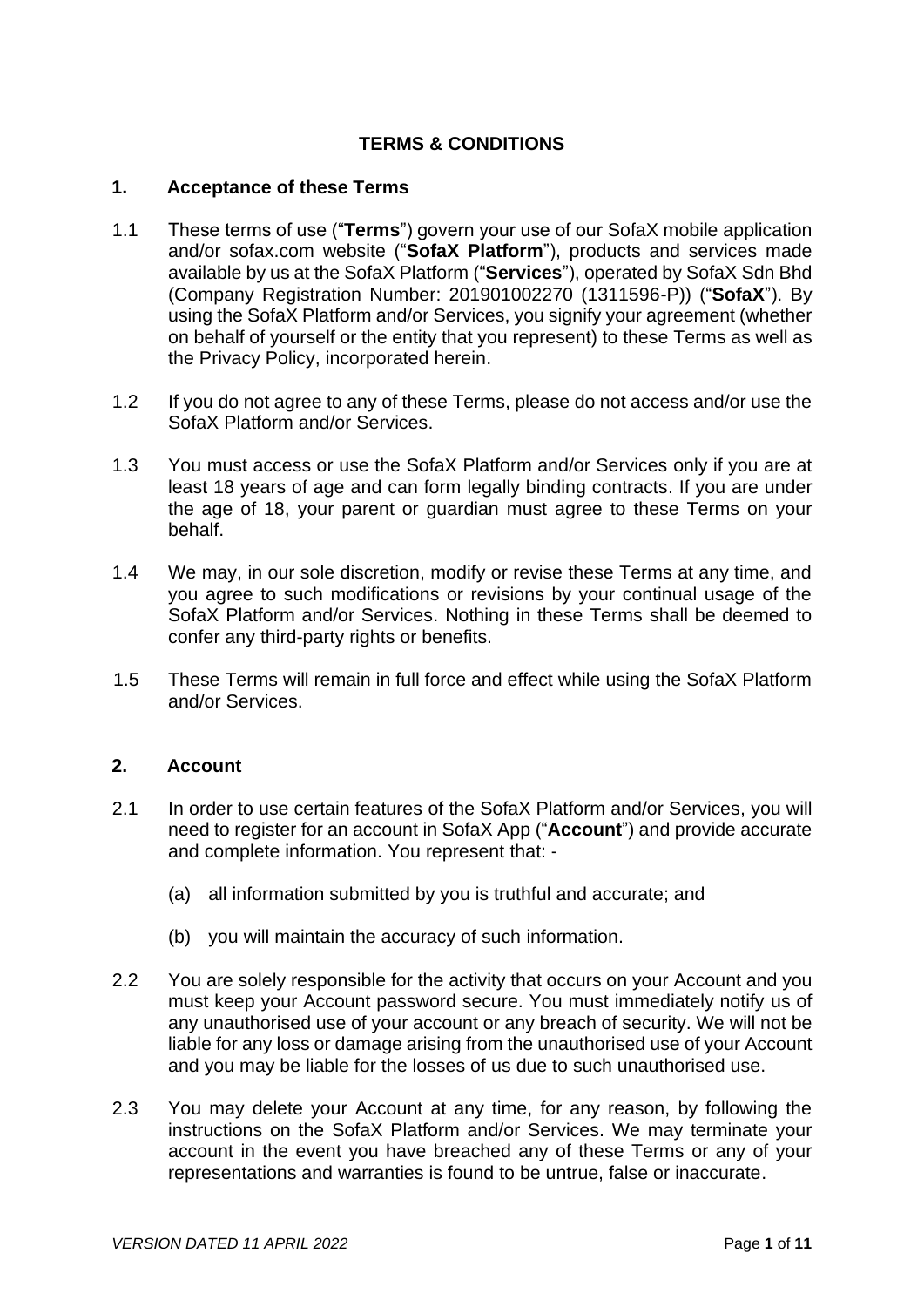- 2.4 We reserve the right, but shall not be obliged to:
	- (a) monitor, screen or otherwise control any activity, content or material on the SofaX Platform and/or through the Services. We may in our sole and absolute discretion, investigate any violation of these Terms contained herein and may take any action it deems appropriate;
	- (b) prevent or restrict access of any an authorised user to the SofaX Platform and/or the Services;
	- (c) report any activity it suspects to be in violation of any applicable law, statute or regulation to the appropriate authorities and to co-operate with such authorities; and/or
	- (d) to request any information and data from you in connection with your use of the Services and/or access of the SofaX Platform at any time and to exercise our right under this paragraph if you refuse to divulge such information and/or data or if you provide or if we have reasonable grounds to suspect that you have provided inaccurate, misleading or fraudulent information and/or data.
- 2.5 Upon any termination of these Terms, you shall immediately cease all access to and use of the SofaX Platform and/or Services and we shall, in addition to any other legal or equitable remedies, immediately revoke all password(s) and account identification issued to you and deny your access to and use of this SofaX Platform and/or Services in whole or in part. Any termination of this agreement shall not affect the respective rights and obligations of the parties arising before the date of termination. You furthermore agree that SofaX shall not be liable to you or to any other person as a result of any such suspension or termination. If you are dissatisfied with the SofaX Platform and/or Services or with any terms, conditions, rules, policies, guidelines, or practices of SofaX, in operating the SofaX Platform and/or providing Services, your sole and exclusive remedy is to discontinue using the SofaX Platform and/or Services.

## **3. Product Descriptions and Prices**

- 3.1 We shall use our reasonable endeavor in ensuring all information on the SofaX Platform and/or Services, including the product description and listed prices are accurate at all times. We shall not be held responsible for any inaccurate and/or misleading product description and listed prices for the products not listed by us, including but not limited to the merchants and third-party sellers.
- 3.2 The colours of products listed on the SofaX Platform and/or Services including but not limited to the colour, size may vary depending on a number of factors, such as the display settings of your device. All images on the SofaX Platform and/or Services are for illustration purposes only.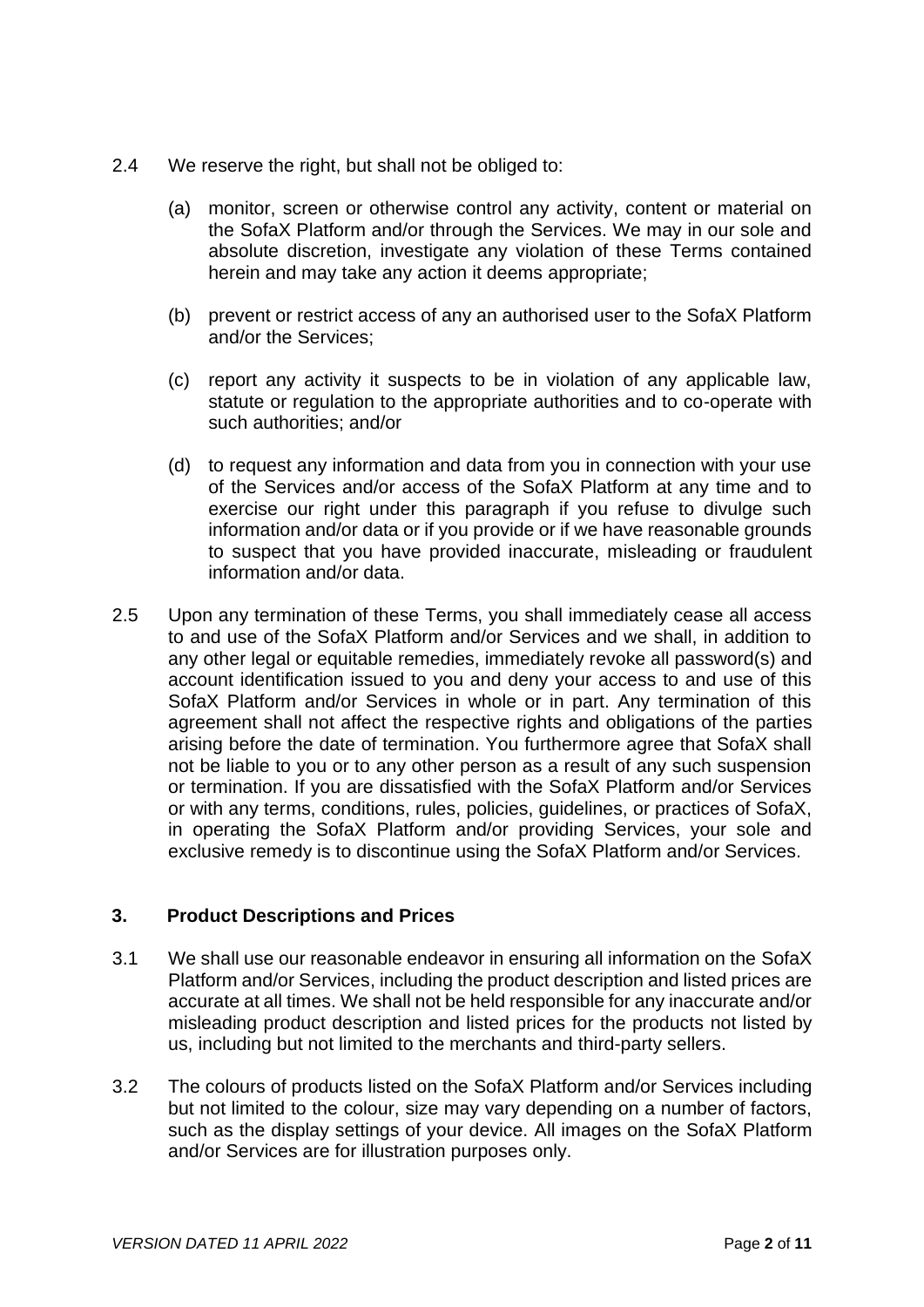- 3.3 Unless otherwise stated, all prices shown on the SofaX Platform and/or Services are quoted in Malaysian Ringgit (RM).
- 3.4 We reserve the right to adjust the prices, products, product descriptions and special offers at any time at our sole discretion.
- 3.5 Any typographical clerical or other error or omission in any quotation or other document or information issued by SofaX in SofaX Platform shall be subject to correction without any liability on the part of SofaX.

## **4. Reward Points Programme**

- 4.1 By using the SofaX Platform, you will automatically participate in the SofaX Reward Points Programme ("**Programme**") operated by SofaX. Upon successful reaistration of the Account, you may commence accumulating reward points from SofaX and/or third-party partners under the Programme ("**Rewards Points**"). The Reward Points in the Programme is non-transferable and shall be for your personal use only.
- 4.2 You may be awarded with Reward Points from time to time through participating in activities as may be determined by SofaX from time to time. All Rewards Points are subject to further terms and conditions as may be specified accompanying such Rewards Points on the SofaX Platform. Such further terms and conditions may include validity period (where upon the expiry of the validity period, the Rewards Points shall be deemed to have lapsed and you shall not have any recourse against SofaX and/or third-party partners), capping and others. We and/or third-party partners shall not be held liable for any costs, expenses or loss arising from your failure to take note of and/or facility to comply with such additional terms and conditions.
- 4.3 You may check your Reward Points balance in the SofaX App. The amount of Reward Points set out in your Account shall be the conclusive evidence of your Reward Points balance.
- 4.4 The Rewards Points accumulated by you shall expire after the validity period. In such event, the accumulated Reward Points shall be automatically forfeited at the absolute discretion of SofaX and without notice to you. Forfeited Reward Points cannot be reinstated.
- 4.5 You must use your Reward Points during their applicable validity period. There shall be no extension of time for the validity period of any unused Reward Points. The Company shall have the right to deal with the expired Reward Points in such manner as it deems fit in its absolute discretion. You agree that you will not no claim whatsoever against the Company for any expired Rewards Points.
- 4.6 The Reward Points credited to you cannot be resold, transferred, exchanged or converted to any form of consideration whether in monetary or non-monetary form. The Rewards Points are not redeemable for cash nor are they exchangeable for other Reward Points under any circumstances. The Reward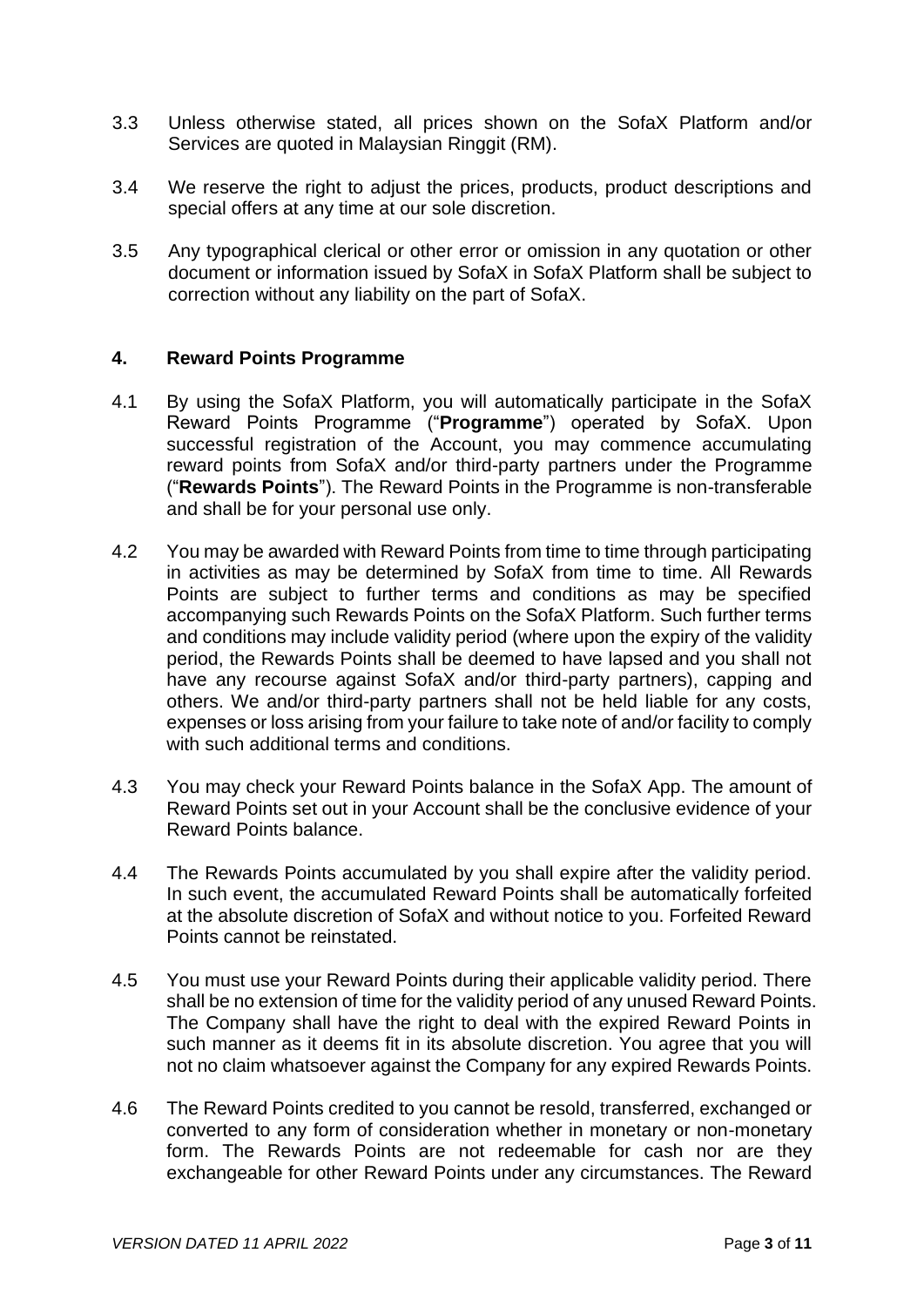Points shall not be regarded, construed, or used as valuable or exchangeable instruments under any circumstances.

4.7 The Reward Points are purely for the purpose of allowing you to enjoy discount, offers and/or subsidy in the purchasing of goods and/or services from Participating Partners via SofaX App. Once the Reward Points are successfully utilised for any Qualified Transactions, such points cannot be transferred back to your account in SofaX App and such points shall be treated as extinguished.

**Participating Partners** means merchants and/or service providers who participates and accepts the Reward Points. The list of Participating Partners is listed in the SofaX App and updated from time to time.

**Qualified Transactions** means any purchases of selected Products and/or Services from Participating Partners by you.

- 4.8 SofaX may at its sole and absolute discretion and without prior notice to you, reject your request to utilise the Rewards Points for any reason whatsoever, including without limitation, where
	- (a) the Reward Points is no longer accepted by the Participating Partners;
	- (b) the Reward Points you wish to use for redemption have been issued to you in error; or
	- (c) the Company reasonably believes that the redemption transaction may be suspicious, illegal, involves any criminal activity or involves points that have been obtained through dishonest or fraudulent means or abusive behaviour.
- 4.9 SofaX make no representation or warranty with respect to the products and/or services purchased from Participating Partners in conjunction with the Reward Points. In particular, SofaX gives no warranty and/or representation with respect to the quality of the products and/or services or their suitability for any purpose.
- 4.10 You hereby irrevocably acknowledge and agree that:
	- (a) the Reward Points are purely for the purpose of allowing you to enjoy discount, offers and/or subsidy in purchasing goods and/or services from Participating Partners via the SofaX App;
	- (b) any and all information about the products and/or services are provided by the Participating Partners to you;
	- (c) the Participating Partners are the ultimate sellers and/or actual service providers;
	- (d) the Participating Partners, and NOT us, are solely responsible for providing and/or fulfilling the product and/or services sold to and purchased by you;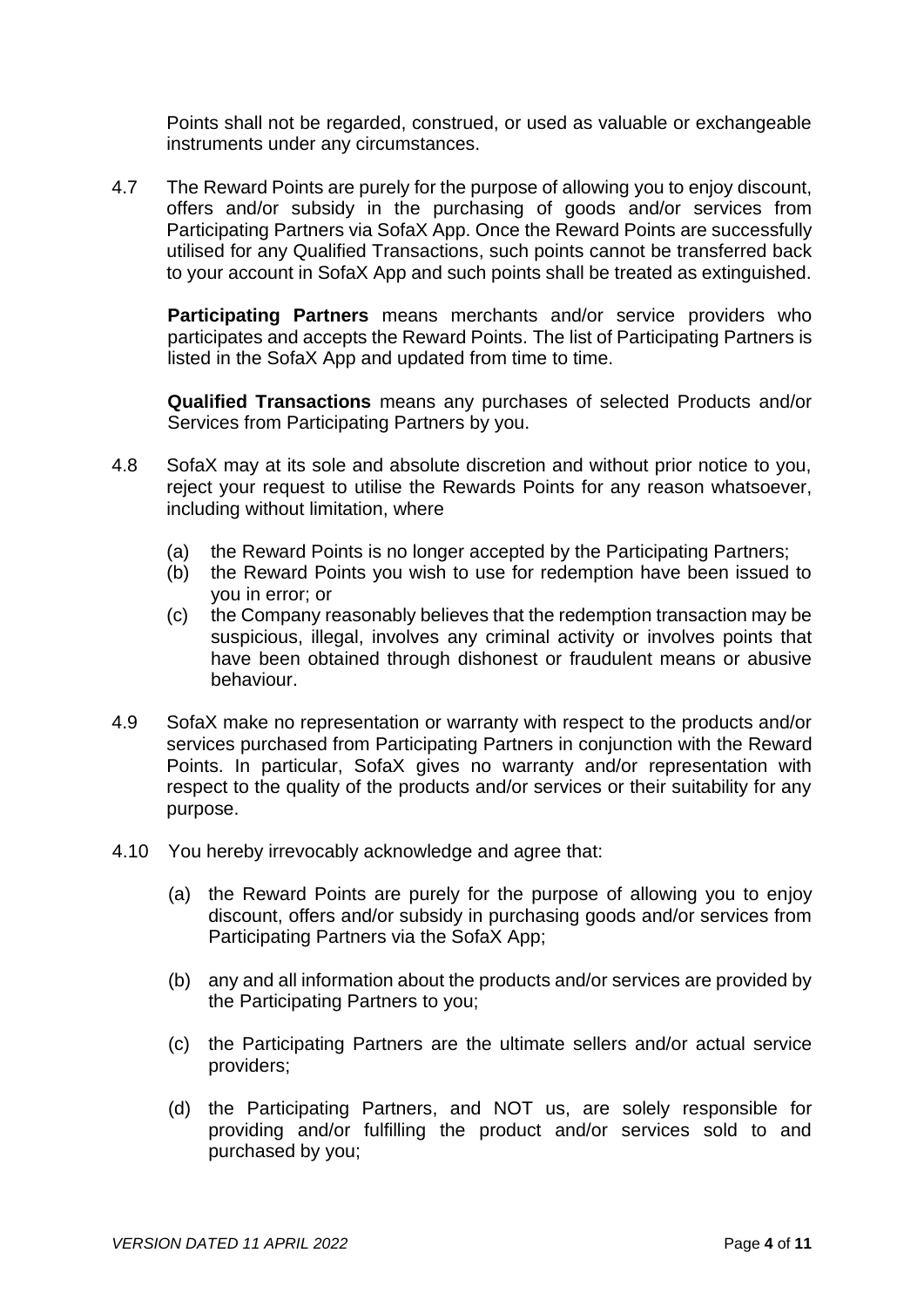- (e) the Participating Partners are solely responsible to perform the warranty or honour the guarantee (if any) attached with the products and/or service purchased;
- (f) any dispute arising in connection with the provision, fulfilment or performance of the products and/or services shall be resolved between you and the Participating Partners only. You may deal with the Participating Partners directly for refund of the defect or unsatisfactory products and/or services; and
- (g) you have read and understood all terms and conditions accompanying the utilisation of the Rewards Points.
- 4.11 In the event that you have encountered or received any products and/or services from Participating Partners that is under defect, faulty, unsatisfactory or not fit for purpose of use of such products and/or services, you agree that the Reward Points utilised for the transaction shall not be refundable in any monetary form in SofaX Platform. Notwithstanding the above, SofaX will reverse the Reward Points utilised in the transaction if there is a refund request made through the Participating Partners. The utilised Reward Points will be credited back to your Account, subject to the validity period of the said Reward Points.
- 4.12 SofaX reserves the right to:
	- (a) discontinue the Programme at any time at its sole discretion; and
	- (b) cancel or suspend your right to participate in the Programme at its sole discretion without prior notice.

## **5. Restriction of Use**

- 5.1 Your use of the SofaX Platform and/or Services is subject to the following restrictions, you represent, warrant, and agree that you will not use the SofaX Platform and/or Services or interact with the SofaX Platform and/or Services in a manner that:-
	- (a) Infringes or violates the intellectual property rights or any other rights of anyone else (including ours);
	- (b) Violates any law or regulation;
	- (c) Is harmful, fraudulent, deceptive, threatening, harassing, defamatory, obscene, or otherwise inappropriate;
	- (d) Jeopardizes the security of your Account or anyone else's;
	- (e) Attempts, in any manner, to obtain the password, account, or other security information from any other user;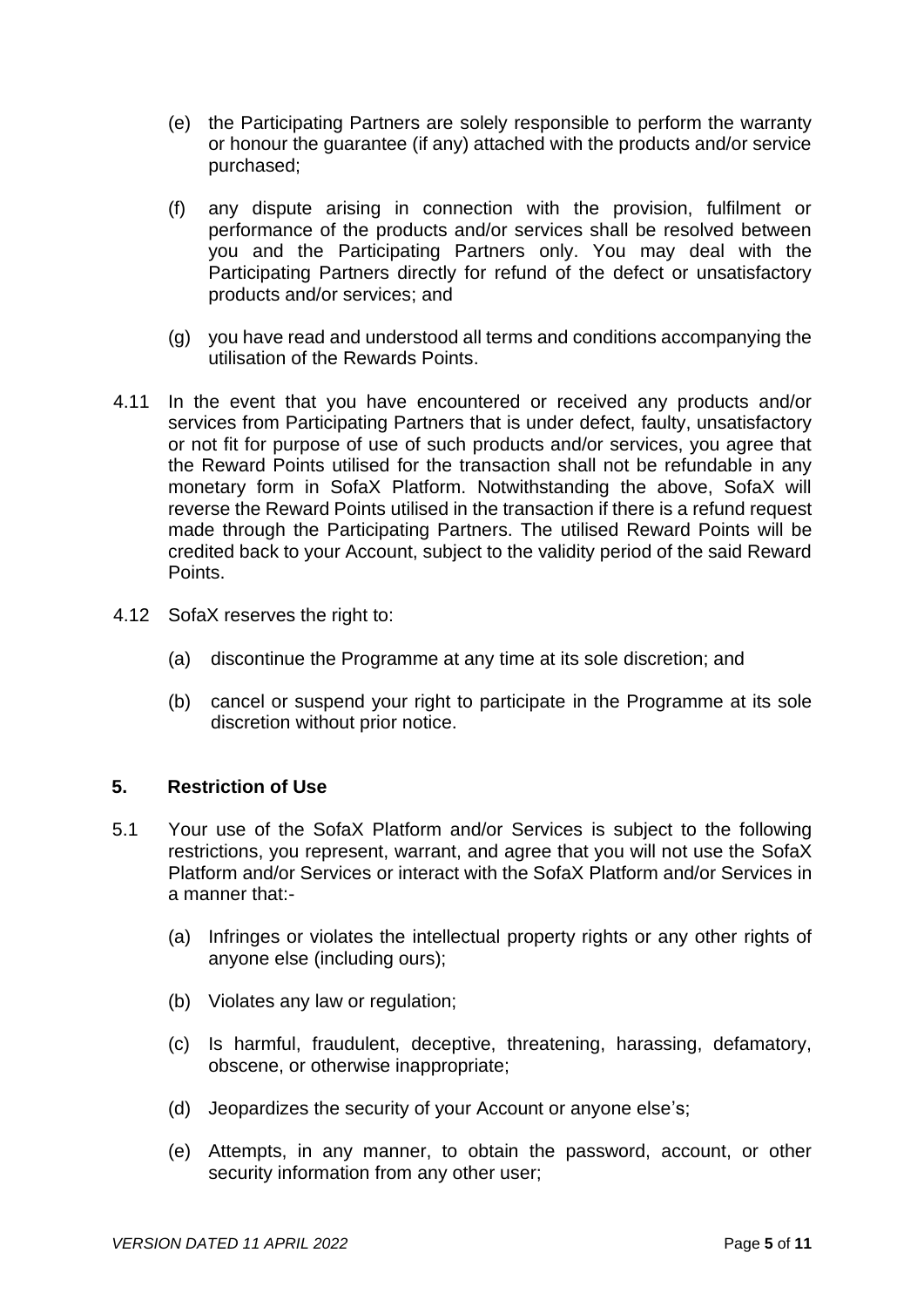- (f) Violates the security of any computer network, or cracks any passwords or security encryption codes;
- (g) Run any form of auto-responder or "spam" on the SofaX Platform and/or Services, or any processes that run or are activated while you are not logged into the SofaX Platform and/or Services, or that otherwise interfere with the proper working of the SofaX Platform and/or Services;
- (h) Copies or stores any significant portion of the Content (as defined hereunder);
- (i) Decompiles, reverse engineers, or otherwise attempts to obtain the source code or underlying ideas or information of or relating to the SofaX Platform and/or Services.
- 5.2 Without prejudice to our rights and remedies in law and/or equity, a violation of any of the foregoing is a ground for termination of your right to use or access the SofaX Platform and/or Services.
- 5.3 The materials displayed or performed or available on or through the SofaX Platform and/or Services, including, but not limited to, text, graphics, data, articles, photos, images, illustrations, reviews, and so forth ("**Contents**") are protected by relevant intellectual property laws. You agree to abide by all notices, disclaimers, information and restrictions contained in any Content you access through the SofaX Platform and/or Services, and SofaX hereby grants you a limited, non-transferrable, non-sublicensable, non-exclusive and revocable license to access and make use of the Contents for non-commercial purposes. The license granted herein is expressly limited to your usage and in no way permit you to further commercialization of the SofaX Platform and/or Services and other intellectual property Contents.
- 5.4 For the avoidance of doubt, notwithstanding that the SofaX Platform and/or Services may allow you to copy or download certain Content, you shall always ensure that you do not to use, copy, reproduce, modify, translate, publish, broadcast, transmit, distribute, perform, upload, display, license, sell or otherwise exploit the Content for any purpose save for personal use.

## **6. Limited License**

6.1 We hereby grant you a limited, non-transferrable, non-sublicensable, nonexclusive and revocable license to access and make use of the SofaX Platform and/or Services for non-commercial purposes solely in accordance with, and subject to these Terms. The license granted under these Terms does not permit your further commercialization of the SofaX Platform and/or Services and other intellectual property of SofaX. Your license confers no title or ownership in the SofaX Platform and/or Services or any part thereof. You agree that your use of the license should be lawful and that you will comply with these Terms.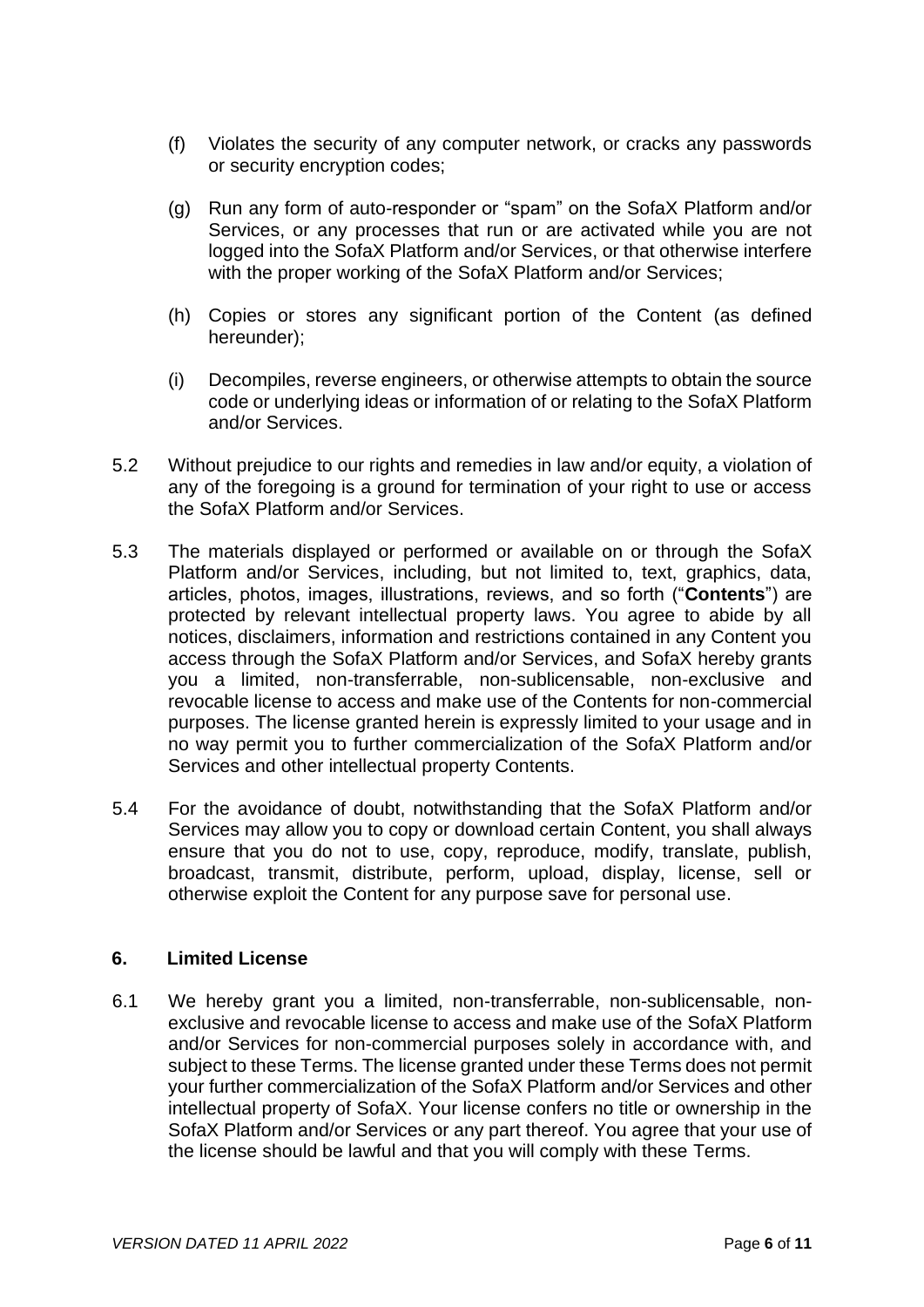## **7. User Generated Content**

- 7.1 The SofaX Platform and/or Services may include information and materials uploaded by other users of the SofaX Platform and/or Services, including access to community features or functionality and other interactive features and areas where you may submit, post, upload, publish, email, send or otherwise transmit, or interact with Content, including but not limited to images, photos, videos, sounds, information and materials ("**User Generated Content**"). By submitting User Generated Content through the SofaX Platform and/or Services, you grant SofaX a worldwide, non-exclusive, transferrable, and royalty free right to use, copy, display, store, adapt, publicly perform and distribute such User Generated Content in connection with the SofaX Platform and/or Services.
- 7.2 You further agree that SofaX is not responsible for the accuracy, currency, suitability, or quality of any User Generated Content and you hereby release SofaX from all damages, liability, claims, actions, demands and cost of every kind and nature arising out of or in any way connected to the User Generated Content. Any interaction between you and other users are solely within you and the users and SofaX will not be responsible for any loss or damage incurred as the result of such interactions. In no event shall SofaX be considered the licensor of the User Generated Content, to have granted any rights to use the User Generated Content, to have assumed any obligations with respect to the User Generated Content, or to have made any representations or warranties with respect to the accuracy of the User Generated Content.

# **8. User Generated Virtual Reality Designs**

8.1 By using SofaX Platform and/or Services to design your house, you agree that the intellectual property rights in relation to the content, design, house models that you have created by using SofaX Platform and/or Services ("**User Generated VR Designs**") shall belong to SofaX. By creating User Generated VR Designs through the SofaX Platform and/or Services, you grant SofaX a worldwide, non-exclusive, transferrable, and royalty free right to use, copy, display, store, adapt, publicly perform and distribute such User Generated VR Designs.

## **9. Ownership**

9.1 You acknowledge that all trademarks, service marks, copyrights and logos (collective as "**Marks**") on the SofaX Platform and/or Services are owned and operated by SofaX. Neither of these Terms nor your access to the SofaX Platform and/or Services transfers to you or any third party any rights, title or interest in or to such Marks, except with prior written consent of SofaX.

## **10. Trademarks and Copyrights**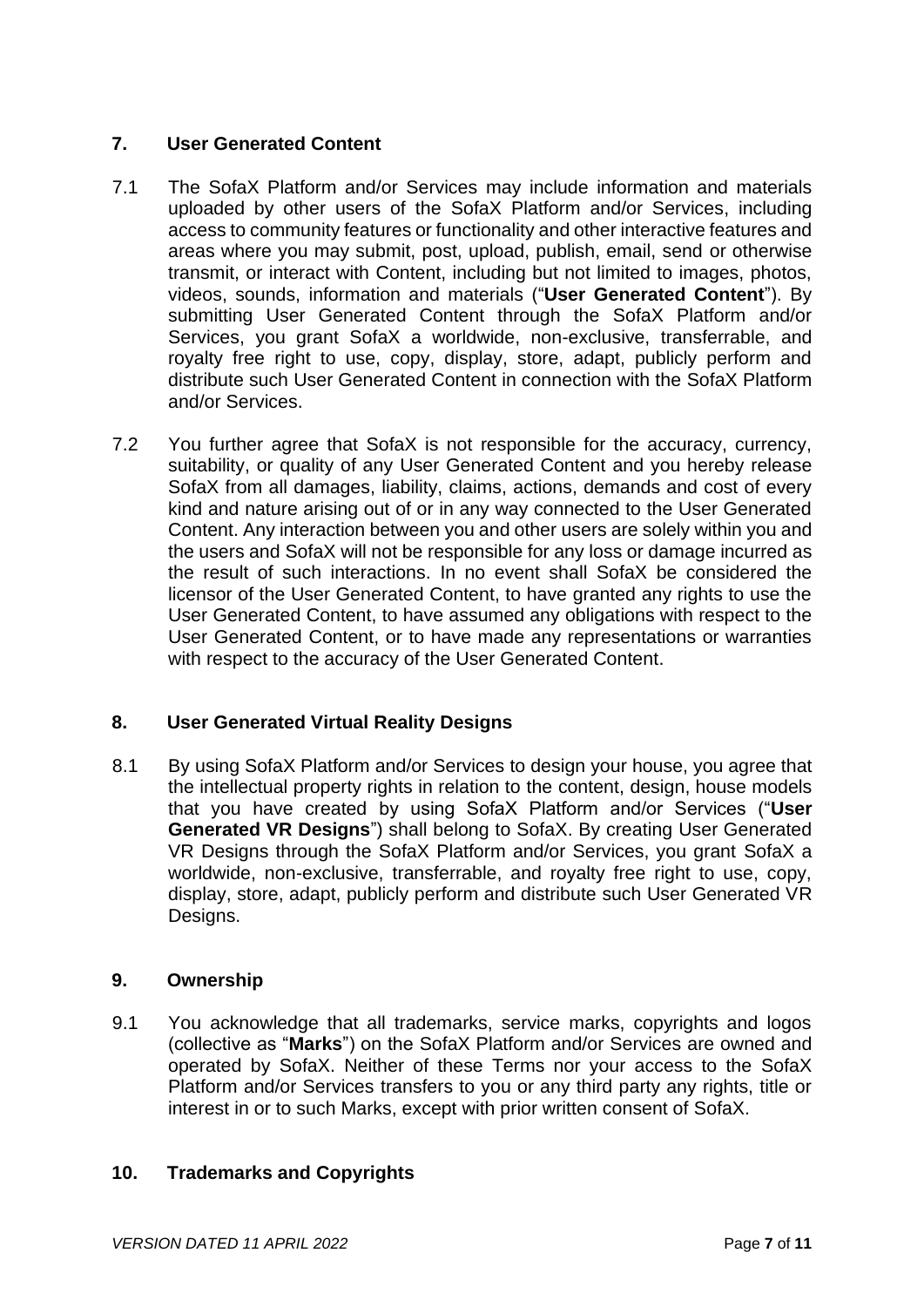- 10.1 All intellectual property rights, whether registered or unregistered, in the SofaX Platform and/or Services, including but not limited to design, text, graphics, software, photos, video, music, sound, and their selection and arrangement, and all software compilations, underlying source code and software (collectively referred to as "**Intellectual Property**") shall remain our property or where applicable, our affiliates or third party intellectual property owners. The entire contents of the SofaX Platform also are protected by copyright as a collective work under Malaysia copyright laws and international conventions. All rights are reserved.
- 10.2 No part or parts of the SofaX Platform may be reproduced, reverse engineered, decompiled, disassembled, separated, altered, distributed, republished, displayed, broadcasted, hyperlinked, mirrored, framed, transferred or transmitted in any manner or by any means or stored in an information retrieval system or installed on any servers, system or equipment any Intellectual Property without our prior written permission or that of the relevant Intellectual Property owners.

## **11. Third Party Links and Advertisements**

11.1 The SofaX Platform and/or Services may contain links to third party websites and/or advertisements for third parties. These websites and advertisements are not owned or controlled by SofaX and SofaX assumes no responsibility for the content, the privacy policies, or practices of these websites and advertisements. By using the SofaX Platform and/or Services, you acknowledge and agree that SofaX shall not be responsible for your use of any third-party website. Your use of all third-party websites and advertisements are at your own risk, and you should apply a suitable level of caution and discretion in doing so. You should make necessary checks you feel necessary or appropriate before proceeding with any transaction in connection with such websites and advertisements.

## **12. Copyright Infringement**

- 12.1 If you are a copyright owner or agent thereof and believe that any Content on our SofaX Platform and/or Services infringes upon your copyright and wish to have the alleged infringing material removed, you may submit a notification to us with the following information in writing at [general@sofax.com:](mailto:general@sofax.com)-
	- (a) A physical or electronic signature of the copyright owner or a person authorised to act on behalf of the copyright owner;
	- (b) Identification of the copyrighted work claimed to have been infringed;
	- (c) Identification of the material that is claimed to be infringing or to be subject of infringing activity and that is to be removed;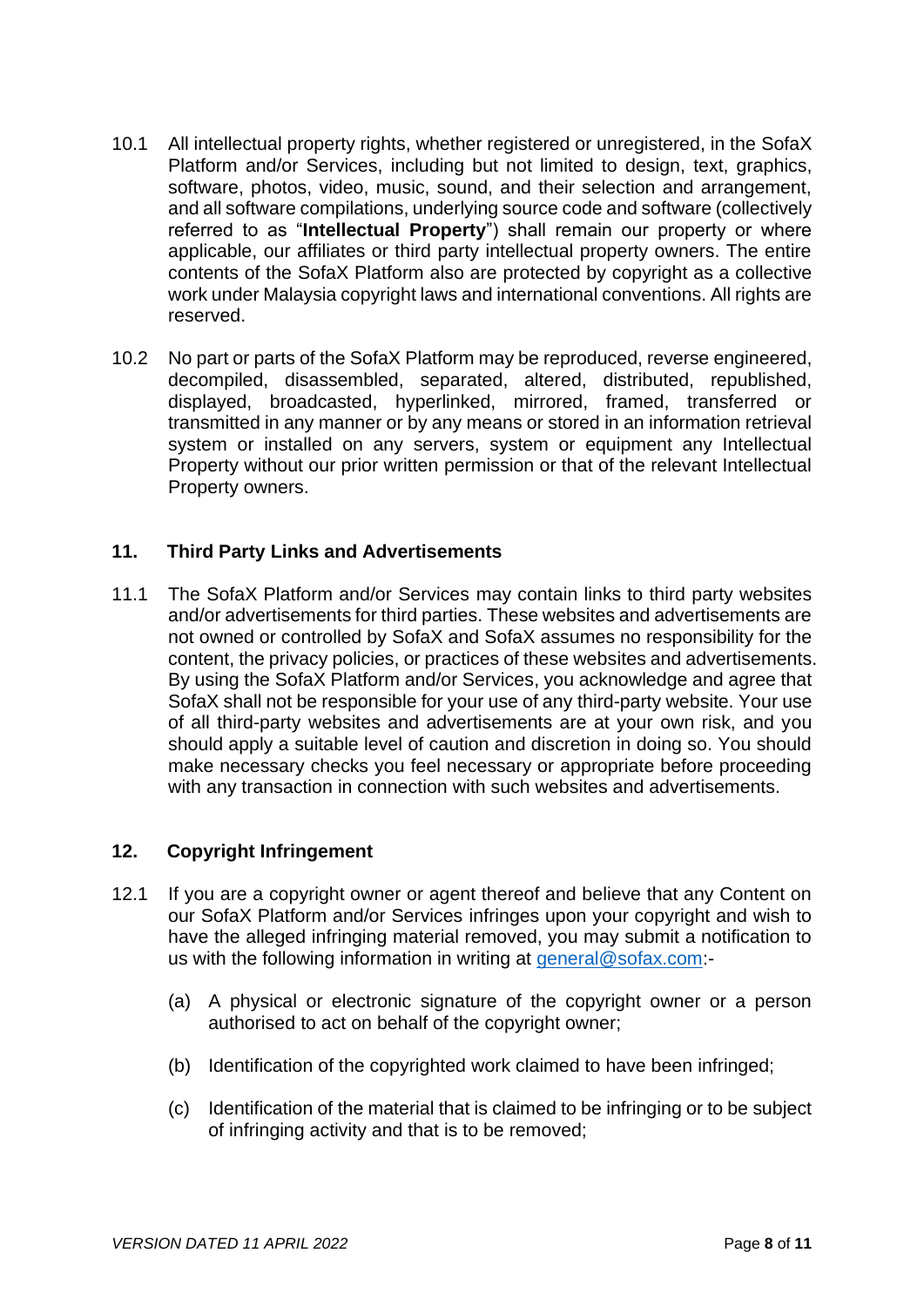- (d) Information to enable us to contact you, such as an address, telephone number and email address;
- (e) A statement that you have a good faith belief that use of the material in the manner complained of is not authorised by the copyright owner, its agent or the law; and
- (f) A statutory declaration made pursuant to the Statutory Declaration Act 1960 declaring that the information submitted in the notification is accurate and that you are the copyright owner or a person authorised to act on behalf of the copyright owner.

#### **13. Warranty Disclaimer**

- 13.1 You agree that your use of the SofaX Platform and/or Services shall be at your sole risk. To the fullest extent permitted by law, SofaX, its officers, directors, employees, and agents disclaim all warranties, express or implied, in connection with the SofaX Platform and/or Services and your use thereof. SofaX makes no warranties or representations about the accuracy or completeness of the Content or the content of any linked sites and assumes no liability or responsibility for any:-
	- (a) Errors, mistakes, or inaccuracies of Content;
	- (b) Personal injury or property damage, of any nature whatsoever, resulting from your access to and use of our SofaX Platform and/or Services;
	- (c) Any unauthorised access to or use of our secure servers and/or any and all personal information and/or financial information stored therein;
	- (d) Any interruption or cessation of transmission to or from our SofaX Platform and/or Services;
	- (e) Any bugs, viruses, trojan horses, or the like which may be transmitted to or through our SofaX Platform and/or Services by any third party; and/or
	- (f) Any errors or omissions in any Content or for any loss or damage of any kind incurred as a result of the use of any Content posted, emailed, transmitted, or otherwise made available via the SofaX Platform and/or Services.
- 13.2 SofaX does not warrant, endorse, guarantee, or assume responsibility for any product or service advertised or offered by a third party through the SofaX Platform and/or Services or any hyperlinked services or featured in any banner or other advertising, and SofaX will not be a party to or in any way be responsible for monitoring any transaction between you and third-party providers of products or services. As with the purchase of a product or service through any medium or in any environment, you should use your best judgment and exercise caution where appropriate.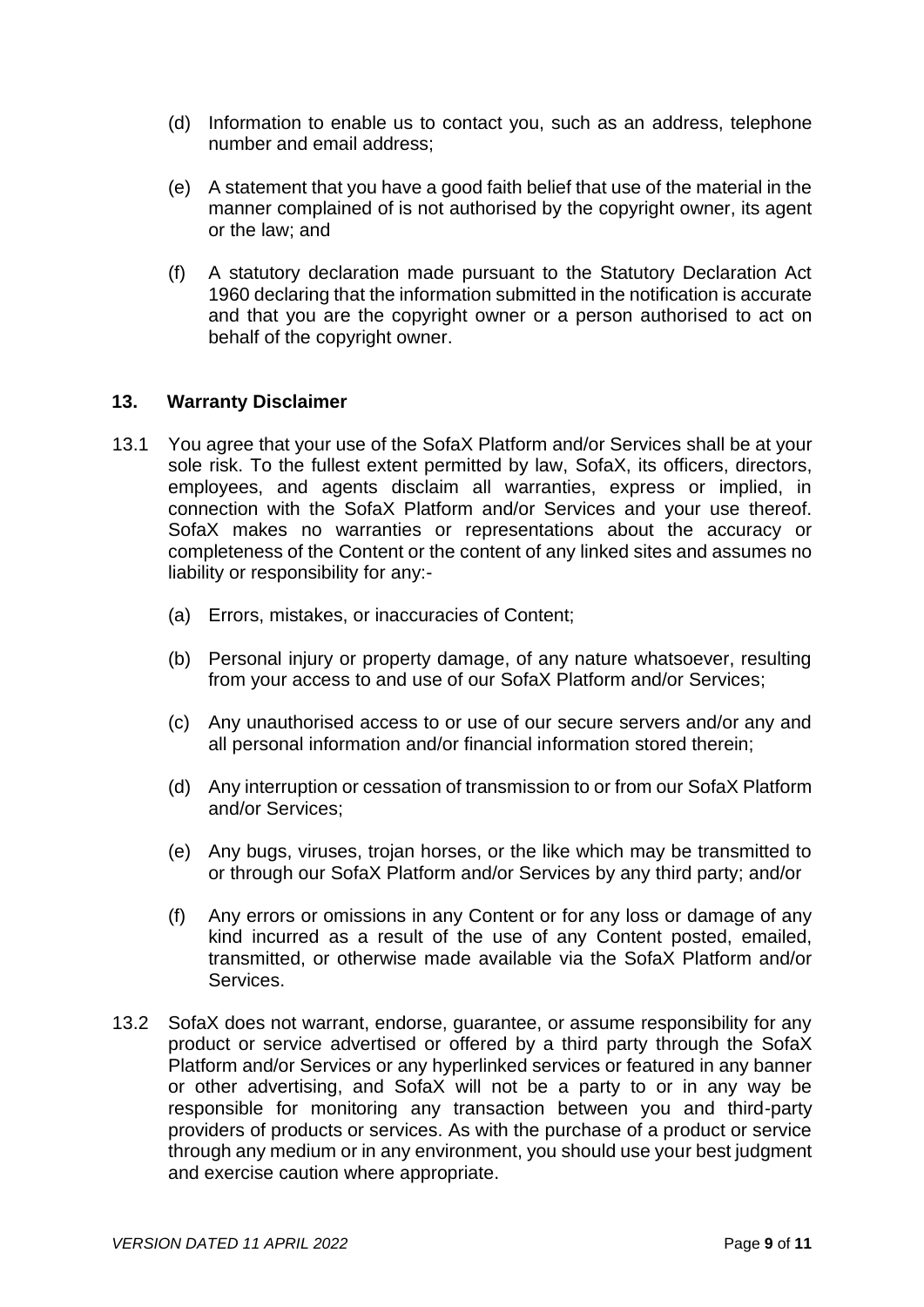- 13.3 You hereby release and forever discharge us from, and hereby waive and release, each and every past, present and future dispute, claim, controversy, demand, right, obligation, liability, action and cause of action of every kind and nature (including personal injuries, death, and property damage), that has arisen or arises directly or indirectly out of, or relates directly or indirectly to, your use of the SofaX Platform and/or Services, any interactions or transactions of you with, or act or omission of you in relation to other users.
- 13.4 You acknowledge and agree that the actual completed house may be different or deviate from the design and building plan approved by the appropriate authorities and SofaX shall not be held liable for any inaccuracy or difference between the actual completed house and VR Houses in respect of the following:-
	- (a) description and size of the area;
	- (b) any inaccurate, missing, wrongly placed wall, structure, wiring, beam and any construction works.
- 13.5 If you confirm to SofaX that you are the owner or have the lawful rights with respect to the use or access to the selected virtual house, you undertake, represent and warrant that:-
	- (a) SofaX and its Affiliates is hereby granted a royalty-free, non-exclusive, right and license to use, reproduce, perform, display, distribute, adapt, modify, reformat, create derivative works of, and otherwise commercially and non-commercially exploit in any manner, any and all of the selected virtual house, provided that SofaX will not alter any third-party trademarks;
	- (b) SofaX has no obligations to verify the accuracy, completeness and legality of the confirmation; and
	- (c) SofaX retains the right to determine the usage and placement of selected virtual house, and its structure, appearance, design, functionality and all other aspects within SofaX Platform and the Services.

## **14. Assignment**

14.1 No employment, agency, or joint venture is created hereunder. These Terms, any rights and licenses granted hereunder, may not be transferred or assigned by you, but may be assigned by SofaX without restriction.

## **15. Governing Law and Dispute Resolution**

15.1 These Terms shall be governed by, and shall be construed in accordance with, the laws of Malaysia, without regard to the conflict of laws principles. Any